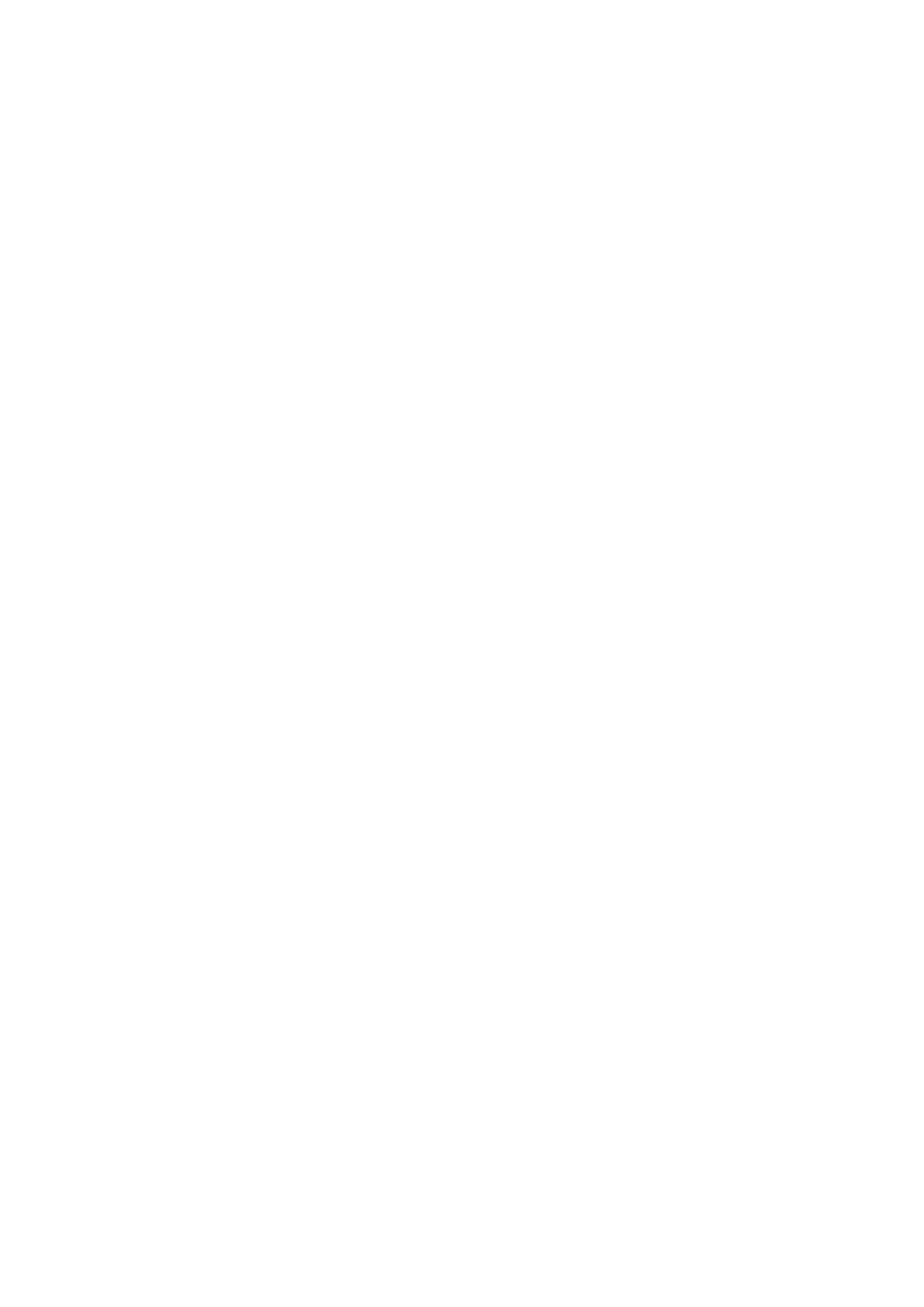### **In the case of Krivošej v. Serbia,**

The European Court of Human Rights (Second Section), sitting as a Chamber composed of:

 Françoise Tulkens, *President,*  Ireneu Cabral Barreto, Vladimiro Zagrebelsky, Danutė Jočienė, Dragoljub Popović, András Sajó, Nona Tsotsoria, *judges,*

and Françoise Elens-Passos, *Deputy Section Registrar*,

Having deliberated in private on 23 March 2010,

Delivers the following judgment, which was adopted on that date:

### PROCEDURE

1. The case originated in an application (no. 42559/08) against Serbia lodged with the Court under Article 34 of the Convention for the Protection of Human Rights and Fundamental Freedoms ("the Convention") by a Serbian national of Russian origin, Ms Ana Krivošej ("the applicant"), on 4 August 2008.

2. The applicant was represented by Ms A. Stojanović, a lawyer practising in Niš. The Serbian Government ("the Government") were represented by their Agent, Mr S. Carić.

3. The President of the Chamber gave priority to the application in accordance with Rule 41 of the Rules of Court.

4. The applicant complained about the non-enforcement of a final access order in a pressing child-related matter.

5. On 20 March 2009 the Court decided to communicate the application to the Government. Under the provisions of Article 29 § 3 of the Convention, it was also decided that the merits of the application would be examined together with its admissibility.

## THE FACTS

### I. THE CIRCUMSTANCES OF THE CASE

6. The applicant was born in 1969 and lives in Niš, Serbia.

7. The facts of the case, as submitted by the parties, may be summarised as follows.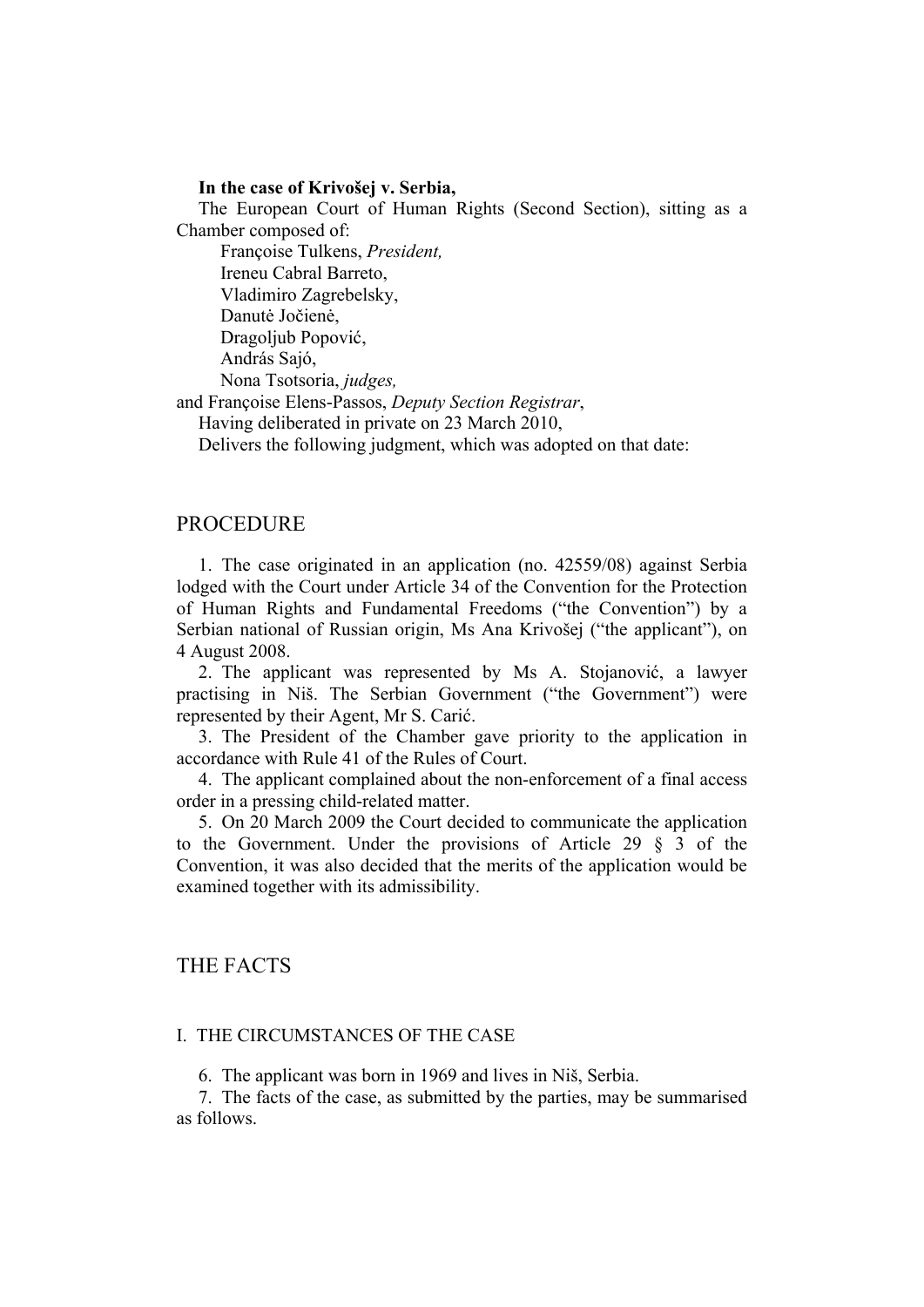### **A. Introduction**

8. On 23 May 1993 the applicant married N.C. and on 1 February 1994 their son O.C. was born.

9. The applicant and N.C., at some point thereafter, started having marital problems.

10. In August 1999 the applicant moved out, but O.C. apparently remained with N.C.

### **B. The civil proceedings**

11. In 2000 the applicant filed a claim with the Municipal Court (*Opštinski sud*) in Niš, seeking the dissolution of the marriage, the custody of O.C. and a contribution to his maintenance.

12. On 7 October 2002 the Municipal Court: (i) dissolved the marriage; (ii) granted custody of O.C. to N.C.; (iii) ordered the applicant to pay monthly child maintenance; and (iv) ruled that the applicant could spend every first and third weekend of each month with O.C., as well as a part of his winter and summer holidays, respectively. This judgment became final on 18 November 2002.

### **C. The judicial enforcement proceedings and the proceedings before the Social Care Centre**

13. Having been refused access to O.C., on 5 February 2003 the applicant filed an enforcement request with the Municipal Court.

14. On 10 February 2003 the Municipal Court issued an enforcement order.

15. On 30 July 2003 the Municipal Court fined N.C. in the amount of 5,000 Serbian dinars (RSD) for failing to comply therewith.

16. On 21 May 2003 the Social Care Centre (*Centar za socijalni rad*) in Niš modified the applicant's rights, granting her access to O.C. every other Saturday between 9 a.m. and 2 p.m. At the same time, however, it placed N.C. under formal supervision (*nadzor nad vršenjem roditeljskog prava*) for refusing to comply with the applicant's access rights.

17. On 28 August 2003 this decision was confirmed on appeal.

18. On 17 November 2003 the Municipal Court repealed its decisions of 10 February 2003 and 30 July 2003.

19. On 5 April 2004 the Social Care Centre informed the Municipal Court of its decision adopted on 21 May 2003 and observed that, despite her keen interest, the applicant had only been able to see her child briefly at the centre's own premises.

20. On 16 April 2004 the Municipal Court ordered the enforcement of the judgment rendered on 7 October 2002, as amended by the decision of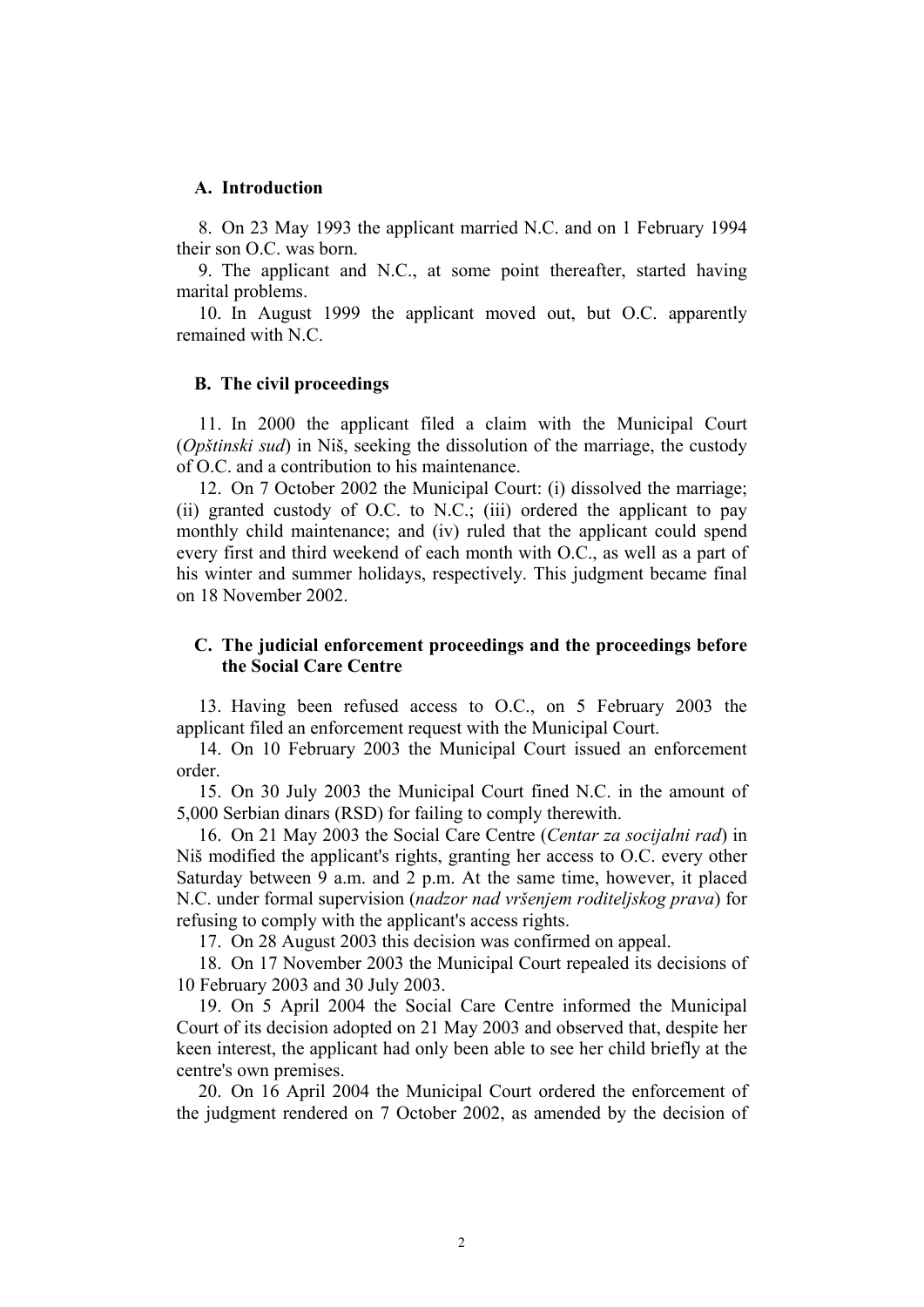the Social Care Centre of 21 May 2003. In so doing, it held that, should N.C. fail to respect the applicant's access rights, he would be fined in the amount of RSD 5,000 and, further, that forcible enforcement might itself ultimately be called for.

21. On 28 October 2004 the Municipal Court confirmed its decision of 16 April 2004.

22. Following N.C.'s two brief appearances before the Municipal Court on 23 September 2005 and 5 October 2006, on an unspecified date the court informed the applicant that her case file could not be found.

23. On 13 March 2008 the applicant therefore requested the reconstruction of the case file and on 5 June 2008 the Municipal Court accepted this request.

24. On 2 October 2008, however, the Municipal Court repealed its own decision, noting that the case file had been found in the meantime. Simultaneously, the court ordered the enforcement of the fine imposed previously and stated that a new fine in the amount of RSD 10,000 would be imposed should N.C. fail to comply with the order of 16 April 2004 within an additional period of three days. Lastly, the court stated that should repeated fines fail to secure the needed compliance, the applicant's access rights would have to be executed forcibly.

25. On 2 December 2008 the Social Care Centre informed the Municipal Court that the applicant had had no contact with O.C. since September 2007, which is when N.C. and O.C. had moved from Niš to Belgrade without informing the applicant of their new address.

26. On 30 April 2009 the police informed the Municipal Court that N.C. had registered his residence in Belgrade, and on 5 June 2009 they provided the court with his new address.

27. On 4 June 2009 the applicant's case file was forwarded to the Fourth Municipal Court (*Četvrti opstinski sud*) in Belgrade.

28. On 30 July 2009 the Fourth Municipal Court confirmed that N.C. had never moved to the address in question.

29. On 1 October 2009 N.C. informed the Fourth Municipal Court about his current address in Belgrade.

30. On the same date the Fourth Municipal Court ordered that the decision of 2 October 2008 be served on N.C. and carried out.

31. Throughout the proceedings the applicant repeatedly complained about the domestic courts' inability to effectively enforce her access rights.

### **D. Other relevant facts**

32. On 25 July 2007 the Municipal Court in Niš terminated the employment of its bailiff in charge of the applicant's case, and on 20 May 2008 discovered the applicant's missing case file under his desk.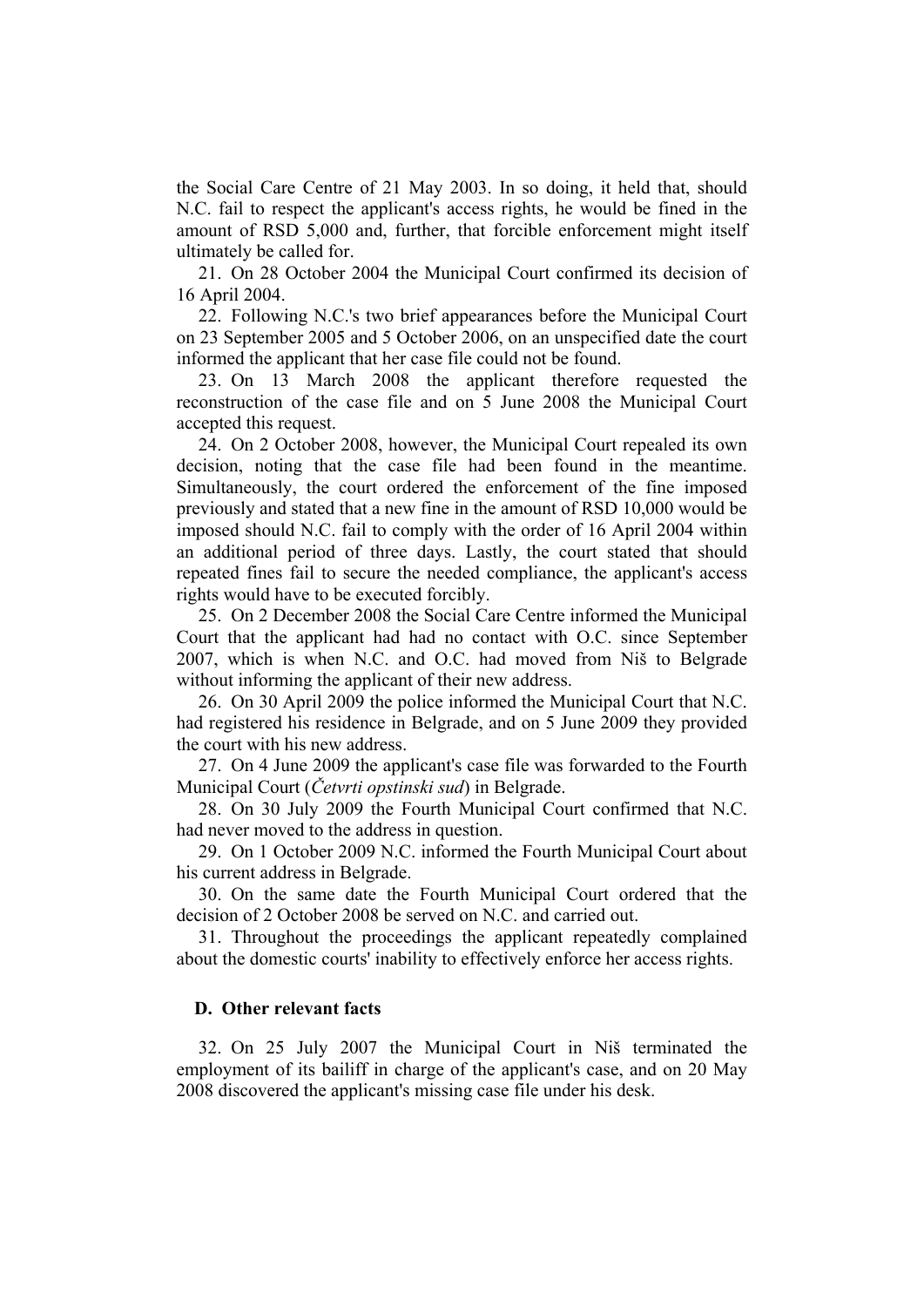### II. RELEVANT DOMESTIC LAW

### **A. Enforcement procedure legislation**

33. Article 209 of the Enforcement Procedure Act of 2000 (*Zakon o izvršnom postupku*; published in the Official Gazette of the Federal Republic of Yugoslavia - OG FRY - nos. 28/00, 73/00 and 71/01), while placing special emphasis on the best interests of the child, states that there shall be an initial period of three days for voluntary compliance with a child custody and/or access order. Beyond that, however, fines shall be imposed and, ultimately, if necessary, the child taken forcibly, in co-operation with the Social Care Centre.

34. The Enforcement Procedure Act of 2004 (*Zakon o izvršnom postupku*; published in the Official Gazette of the Republic of Serbia - OG RS - no. 125/04) entered into force in February 2005, thereby repealing the Enforcement Procedure Act of 2000. In accordance with Article 304 of this Act, however, all enforcement proceedings instituted prior to 23 February 2005 are to be concluded pursuant to the Enforcement Procedure Act of 2000.

### **B. Other relevant legislation**

35. Other relevant provisions are set out in the case of *Vinčić and Others v. Serbia* (nos. 44698/06, 44700/06, 44722/06, 44725/06, 49388/06, 50034/06, 694/07, 757/07, 758/07, 3326/07, 3330/07, 5062/07, 8130/07, 9143/07, 9262/07, 9986/07, 11197/07, 11711/07, 13995/07, 14022/07, 20378/07, 20379/07, 20380/07, 20515/07, 23971/07, 50608/07, 50617/07, 4022/08, 4021/08, 29758/07 and 45249/07, §§ 24-35, 1 December 2009).

### THE LAW

### I. ALLEGED VIOLATION OF ARTICLES 6 AND 8 OF THE **CONVENTION**

36. The applicant complained about the non-enforcement of the final access order adopted on 7 October 2002, as modified on 21 May 2003.

37. Being the master of the characterisation to be given in law to the facts of any case before it, the Court considers that the above complaint falls to be examined under Articles 6 § 1 and 8 of the Convention (see *Akdeniz v.*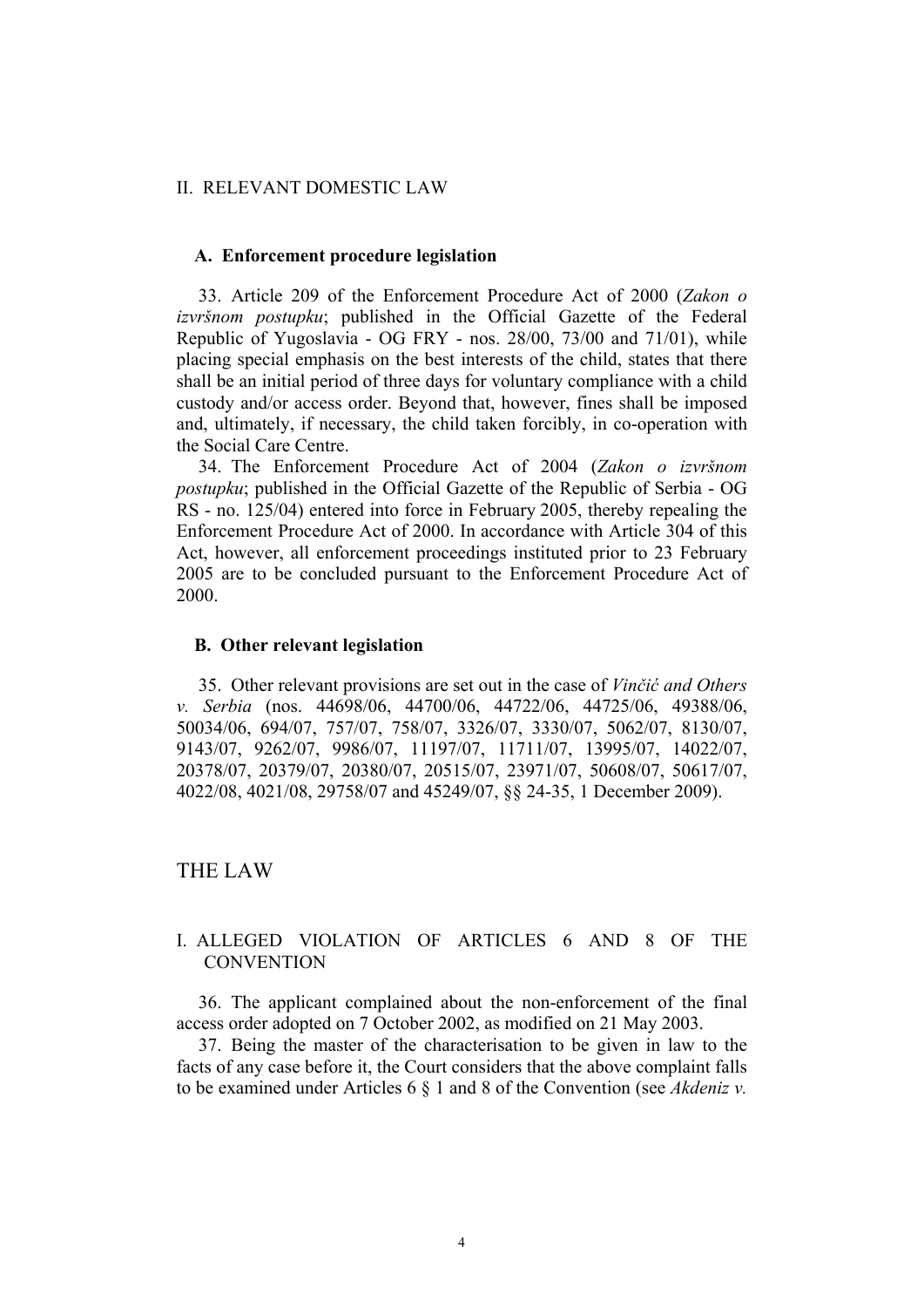*Turkey*, no. 25165/94, § 88, 31 May 2005, and *Felbab v. Serbia*, no. 14011/07, 14 April 2009).

38. The relevant provisions of the said Articles read as follows:

### **Article 6 § 1**

"In the determination of his [or her] civil rights and obligations ... everyone is entitled to a fair ... hearing within a reasonable time by an ... impartial tribunal ..."

#### **Article 8**

"1. Everyone has the right to respect for his [or her] private and family life ,..

2. There shall be no interference by a public authority with the exercise of this right except such as is in accordance with the law and is necessary in a democratic society ... for the protection of health or morals, or for the protection of the rights and freedoms of others."

#### **A. Admissibility**

39. The Government invited the Court to reject the application for nonexhaustion of domestic remedies. In particular, they submitted that the applicant had failed to lodge an appeal with the Constitutional Court under Article 170 of the new Serbian Constitution.

40. The applicant maintained that she had complied with the exhaustion requirement.

41. The Court has already held that the constitutional remedy in question should, in principle, be deemed effective within the meaning of Article 35 § 1 of the Convention in respect of all applications introduced as of 7 August 2008 (see *Vinčić and Others v. Serbia*, cited above, § 51). Since the application in the present case was brought before that date, on 4 August 2008, and given that it finds no reason to depart from its conclusion in *Vinčić*, the Court considers that the Government's objection must be dismissed.

42. The Court further notes that the applicant's complaint, considered under Articles 6 and 8 of the Convention, is not manifestly ill-founded within the meaning of Article 35  $\S$  3 of the Convention. It also notes that it is not inadmissible on any other ground. It must therefore be declared admissible.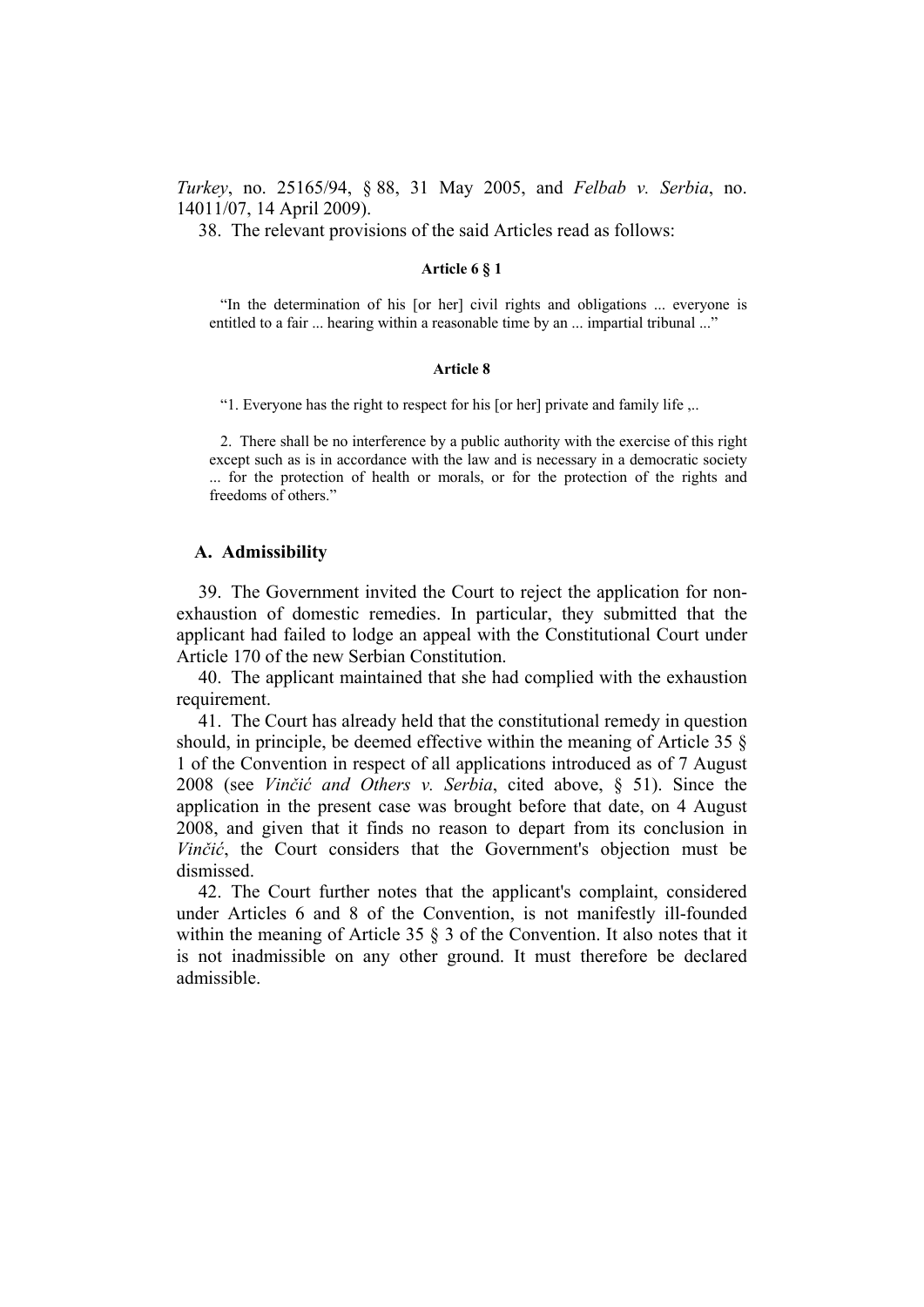### **B. Merits**

## *1. As regards the applicant's complaint considered under Article 6 § 1 of the Convention*

43. The Government maintained that there had been no violation of Article 6 § 1 of the Convention. The impugned delay was partly attributable to the court's bailiff who was ultimately sanctioned for his malfeasance, and the Social Care Centre did its utmost to enforce the final judgment in question. Lastly, the Government emphasised that the applicant has not been deprived of all contacts with her child and pointed out that her former husband's new address was only established in October 2009.

44. The applicant reaffirmed her complaint.

45. The Court recalls its settled case-law to the effect that Article 6 § 1 of the Convention, *inter alia*, protects the implementation of final, binding judicial decisions, which, in States that accept the rule of law, cannot remain inoperative to the detriment of one party. Accordingly, the execution of a judicial decision cannot be prevented, invalidated or unduly delayed (see, among many other authorities, *Felbab v. Serbia*, cited above, § 61).

46. Further, the Court notes that, irrespective of whether enforcement is to be carried out against a private or State actor, it is up to the State to take all necessary steps to execute a final court judgment as well as to, in so doing, ensure the effective participation of its entire apparatus, failing which it will fall short of the requirements contained in Article 6 § 1 (see, *mutatis mutandis*, in the child custody context, *Pini and Others v. Romania*, nos. 78028/01 and 78030/01, §§ 174-189, ECHR 2004-V, and *Felbab v. Serbia*, cited above, § 62).

47. Turning to the present case, the Court firstly observes that the final access order of 7 October 2002, as modified on 21 May 2003, has remained unenforced to date. Secondly, having adopted the enforcement order, the domestic courts were under an obligation to proceed *ex officio*. Thirdly, Serbia ratified the Convention on 3 March 2004, meaning that the proceedings in question have been within the Court's competence *ratione temporis* for a period of almost five years. Fourthly, during this time, the domestic courts fined N.C. only once, without ever having collected this fine, misplaced the case file, and, most strikingly, took no substantive steps between 28 October 2004 and 2 October 2008. Fifthly, the bailiff in question was employed by the Municipal Court in Niš, which is why his inaction is attributable to the respondent State irrespective of whether his employment was subsequently terminated. Sixthly, it took the Serbian authorities more than two years to ascertain N.C.'s new address in Belgrade, the applicant herself having apparently been afforded no contact with her child since September 2007. Lastly, it is noted that throughout the proceedings the applicant has done everything in her power to have the final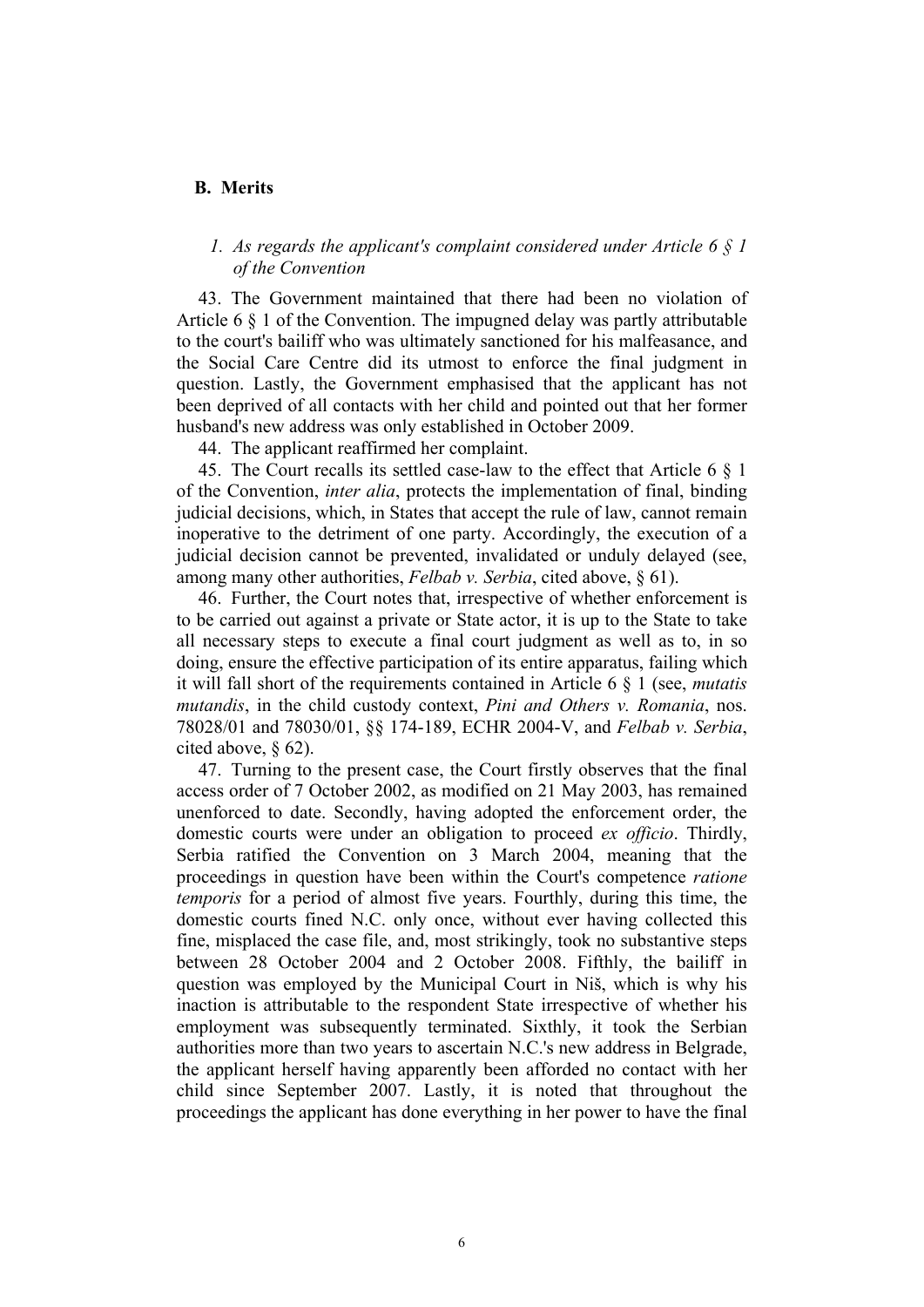access order enforced, whilst the domestic authorities have failed to make use of any coercive measures in spite of the clearly uncooperative attitude expressed by the other party, including N.C.'s apparent attempt to conceal his new place of residence between September 2007 and October 2009. Notwithstanding the sensitivity of the impugned proceedings, as well as the fact that the applicant was able to see her child occasionally prior to September 2007, the Court concludes that the Serbian authorities did not act diligently or take sufficient steps to execute the final access order of 7 October 2002, as modified on 21 May 2003. There has, consequently, been a violation of Article 6 § 1 of the Convention.

## *2. As regards the applicant's complaint considered under Article 8 of the Convention*

48. The Government relied on their arguments outlined at paragraph 43 above.

49. The applicant reaffirmed her complaint.

50. The Court notes that the mutual enjoyment by parent and child of each other's company constitutes a fundamental element of "family life" within the meaning of Article 8 of the Convention (see, among other authorities, *Monory v. Romania and Hungary*, no. 71099/01, § 70, 5 April 2005).

51. Article 8 further includes for parents a right that steps be taken to reunite them with their children and an obligation on the national authorities to facilitate such reunions (see, among other authorities, *Ignaccolo-Zenide v. Romania*, no. 31679/96, § 94, ECHR 2000-I; *Nuutinen v. Finland*, no. 32842/96, § 127, ECHR 2000-VIII; *Iglesias Gil and A.U.I. v. Spain*, no. 56673/00, § 49, ECHR 2003-V).

52. What is decisive, therefore, is whether the national authorities have taken all necessary steps to facilitate the execution of a child-related court decision as can reasonably be demanded in the specific circumstances of each case (see, *mutatis mutandis*, *Hokkanen v. Finland*, cited above, § 58; *Ignaccolo-Zenide*, cited above, § 96; *Nuutinen v. Finland*, cited above, §128; *Sylvester v. Austria*, nos. 36812/97 and 40104/98, § 59, 24 April 2003). In this context, the adequacy of a measure is to be judged by the swiftness of its implementation, as the passage of time can have irremediable consequences for relations between the child and the parent who do not cohabit (see *Ignaccolo-Zenide*, cited above, § 102).

53. The Court lastly recalls that, although coercive measures are not desirable in this sensitive area, the use of sanctions must not be ruled out in the event of unlawful behaviour by the parent with whom the children live (see *Ignaccolo-Zenide*, cited above, § 106).

54. Turning to the matter at hand, in view of the above-cited jurisprudence, the specific facts of the applicant's case, and the parties' own submissions already considered under Article 6 (see paragraph 47 above),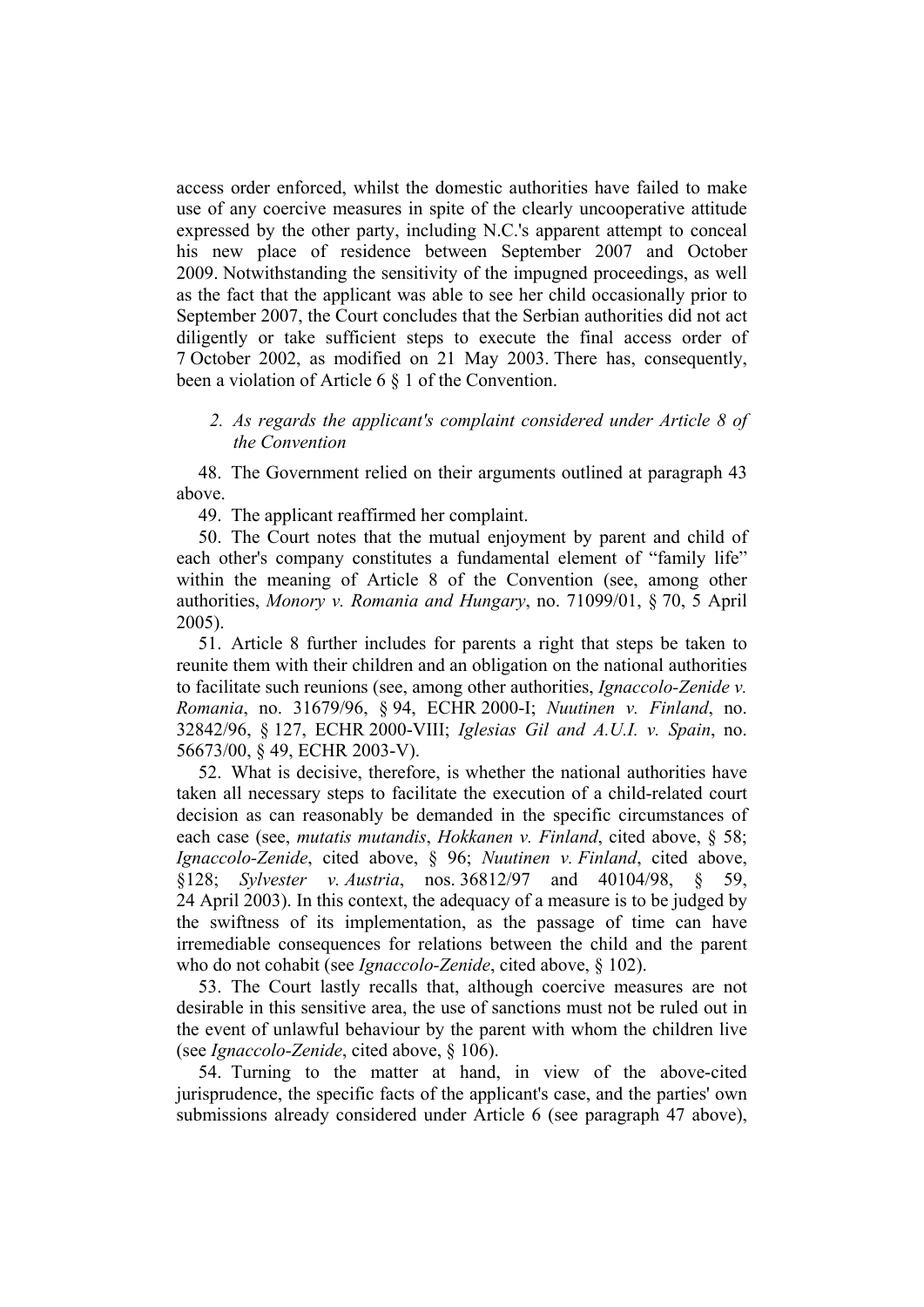the Court finds that the Serbian authorities have failed to do everything in their power which could reasonably have been expected of them. In particular, although the applicant had sporadic contact with her child until September 2007, and seemingly none thereafter, her access rights as specified in the final access order of 7 October 2002 and modified on 21 May 2003, were never properly enforced. The legitimate interest of the applicant to develop and sustain a bond with her child and his own longterm interest to the same effect were thus not duly considered (see, *mutatis mutandis*, *Görgülü v. Germany*, no. 74969/01, § 46, 26 February 2004. Consequently, the Court concludes that the applicant has suffered a separate breach of the right to respect for her family life as guaranteed by Article 8 (see, *mutatis mutandis*, *McMichael v. the United Kingdom*, judgment of 24 February 1995, Series A no. 307-B, § 91; see also *Felbab v. Serbia*, no. 14011/07, § 69, 14 April 2009).

### II. ALLEGED VIOLATION OF ARTICLE 13 OF THE CONVENTION

55. Under Article 13 of the Convention, the applicant complained that she has had no effective domestic remedy to secure her access rights.

56. The Government contested that argument.

57. Having regard to its findings in respect of Articles 6 and 8 of the Convention, the Court declares this complaint admissible but considers that it is not necessary to examine separately whether, in this case, there has also been a violation of Article 13 (see, *mutatis mutandis*, *Ilić v. Serbia*, no. 30132/04, §§ 96 and 106, 9 October 2007).

## III. ALLEGED VIOLATION OF ARTICLE 14 OF THE CONVENTION

58. Finally, under Article 14 of the Convention, the applicant complained about being discriminated against by the Serbian authorities on the bases of her Russian origin and her indigence.

59. The Government contested the applicant's submissions.

60. In view of the facts of the instant case, the Court finds that the available evidence is insufficient for it to conclude that the applicant has indeed been discriminated against on any of the grounds prohibited by Article 14. It follows that this complaint is manifestly ill-founded and must be rejected in accordance with Article 35 §§ 3 and 4 of the Convention.

### IV. APPLICATION OF ARTICLE 41 OF THE CONVENTION

### 61. Article 41 of the Convention provides:

"If the Court finds that there has been a violation of the Convention or the Protocols thereto, and if the internal law of the High Contracting Party concerned allows only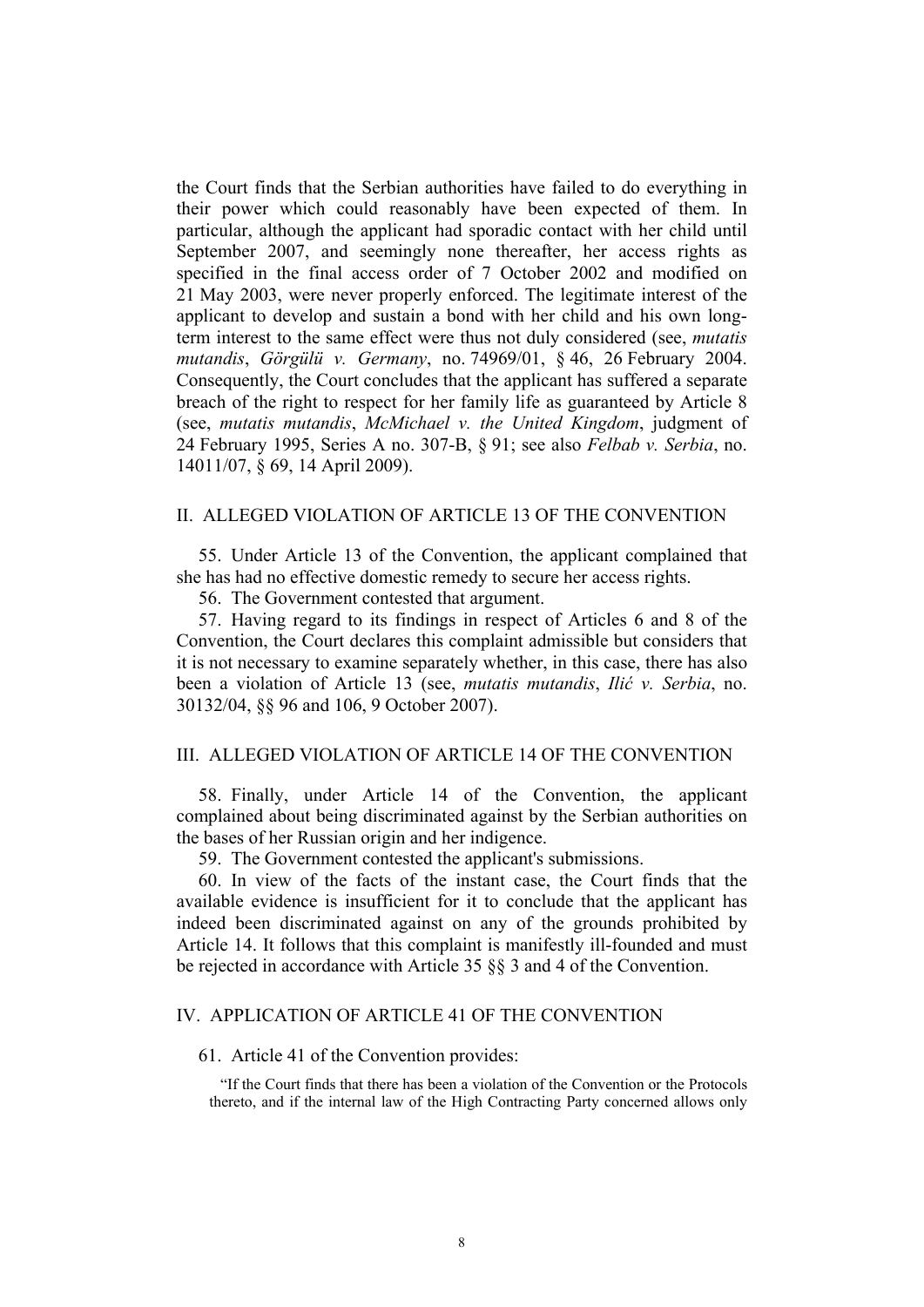partial reparation to be made, the Court shall, if necessary, afford just satisfaction to the injured party."

### **A. Damage**

62. The applicant claimed 20,000 euros (EUR) in respect of nonpecuniary damage.

63. The Government contested that claim.

64. The Court sees no reason to doubt that the applicant suffered distress as a result of the non-enforcement of her access rights, which is why a finding of a violation alone would not constitute sufficient just satisfaction within the meaning of Article 41.

65. Having regard to the above and on the basis of equity, as required by Article 41, the Court awards the applicant EUR 7,300 under this head.

66. Lastly, the Court considers that the Government should, with particular diligence and by appropriate means, secure the effective and speedy enforcement of the final access order of 7 October 2002, as modified on 21 May 2003 (see, *mutatis mutandis*, *Jevremović v. Serbia*, no. 3150/05, § 135, 17 July 2007).

### **B. Costs and expenses**

67. The applicant did not specify her claim in this respect. Accordingly, the Court makes no award under this head.

## **C. Default interest**

68. The Court considers it appropriate that the default interest should be based on the marginal lending rate of the European Central Bank, to which should be added three percentage points.

## FOR THESE REASONS, THE COURT UNANIMOUSLY

- 1. *Declares* the complaints considered under Articles 6 § 1, 8 and 13 of the Convention admissible and the remainder of the application inadmissible;
- 2. *Holds* that there has been a violation of Articles 6 § 1 and 8 of the of the Convention;
- 3. *Holds* that there is no need to examine separately the complaint under Article 13 of the Convention;
- 4. *Holds*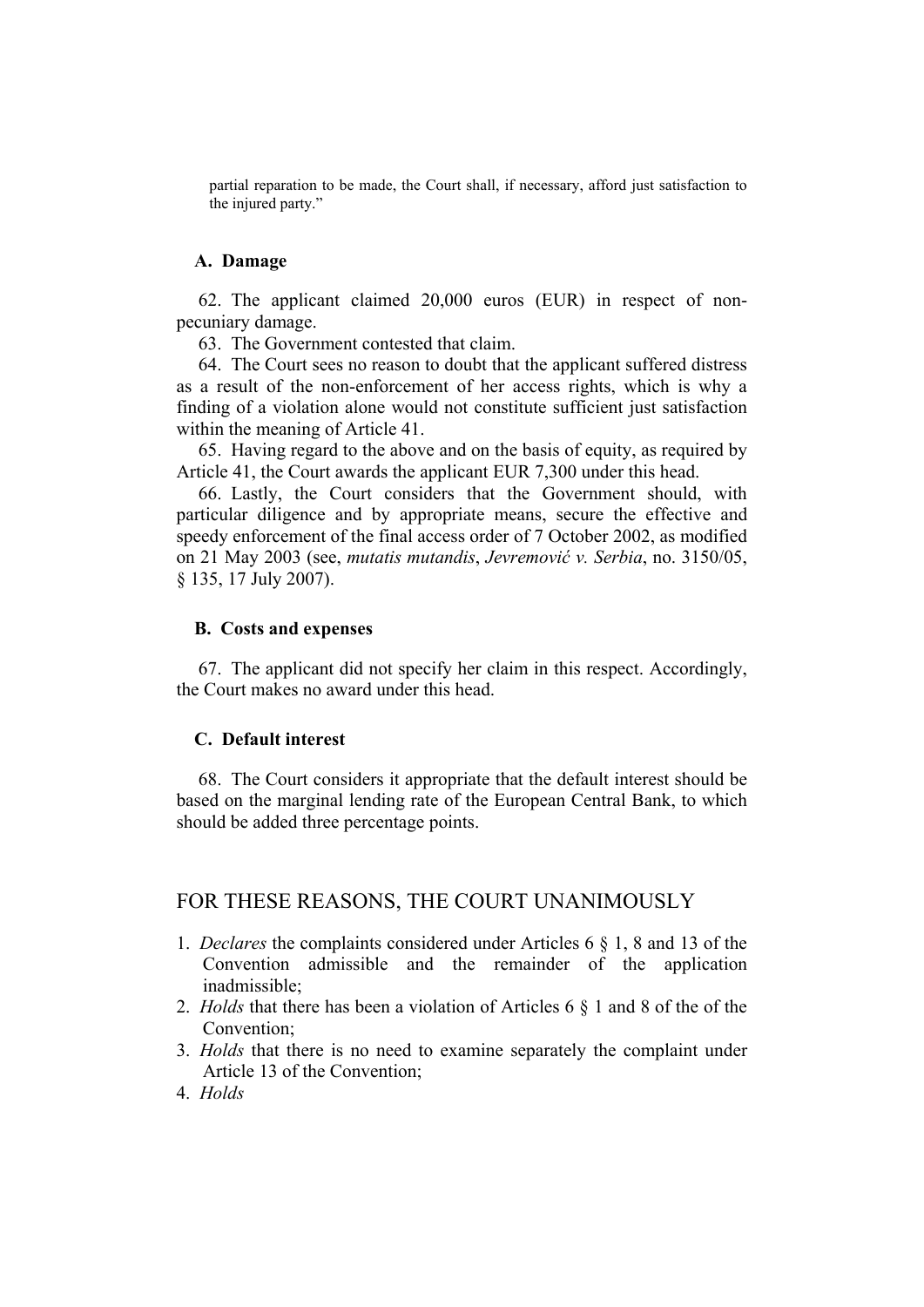(a) that the respondent State is to pay the applicant, within three months from the date on which the judgment becomes final in accordance with Article 44 § 2 of the Convention, EUR 7,300 (seven thousand three hundred euros), plus any tax that may be chargeable, in respect of the non-pecuniary damage suffered, to be converted into Serbian Dinars at the rate applicable at the date of settlement;

(b) that from the expiry of the above-mentioned three months until settlement simple interest shall be payable on the above amount at a rate equal to the marginal lending rate of the European Central Bank during the default period plus three percentage points;

5. *Dismisses* the remainder of the applicant's claim for just satisfaction.

Done in English, and notified in writing on 13 April 2010, pursuant to Rule 77 §§ 2 and 3 of the Rules of Court.

Françoise Elens-Passos Françoise Tulkens Deputy Registrar President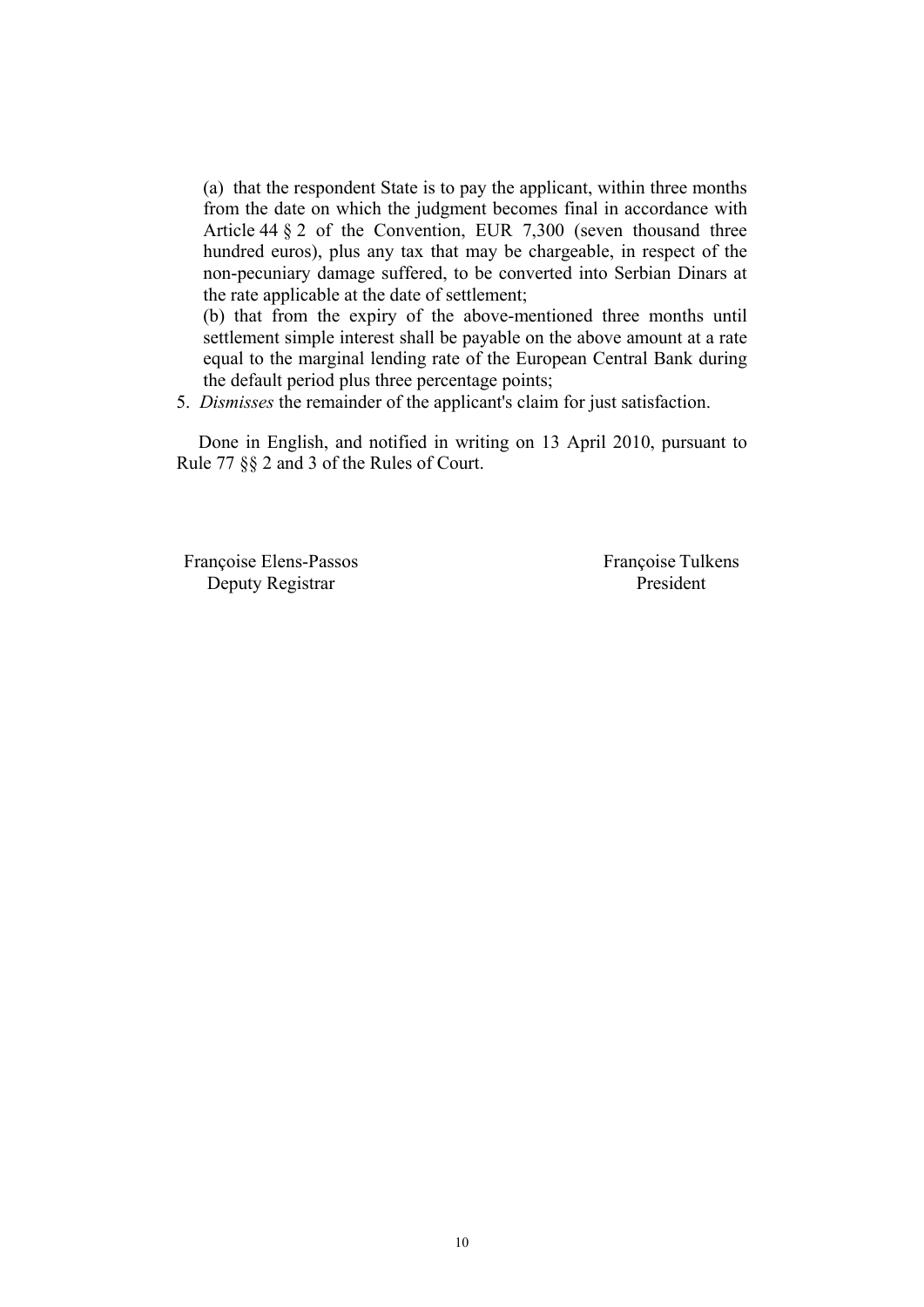# ЕВРОПСКИ СУД ЗА ЉУДСКА ПРАВА

ДРУГО ОДЕЉЕЊЕ

## **ПРЕДМЕТ КРИВОШЕЈ против СРБИЈЕ**

*(Представка бр. 42559/08)*

ПРЕСУДА

## СТРАЗБУР

13. април 2010. године

*Ова пресуда ће постати правоснажна у околностима предвиђеним чланом 44, став 2 Конвенције. Могуће су редакторске промене.*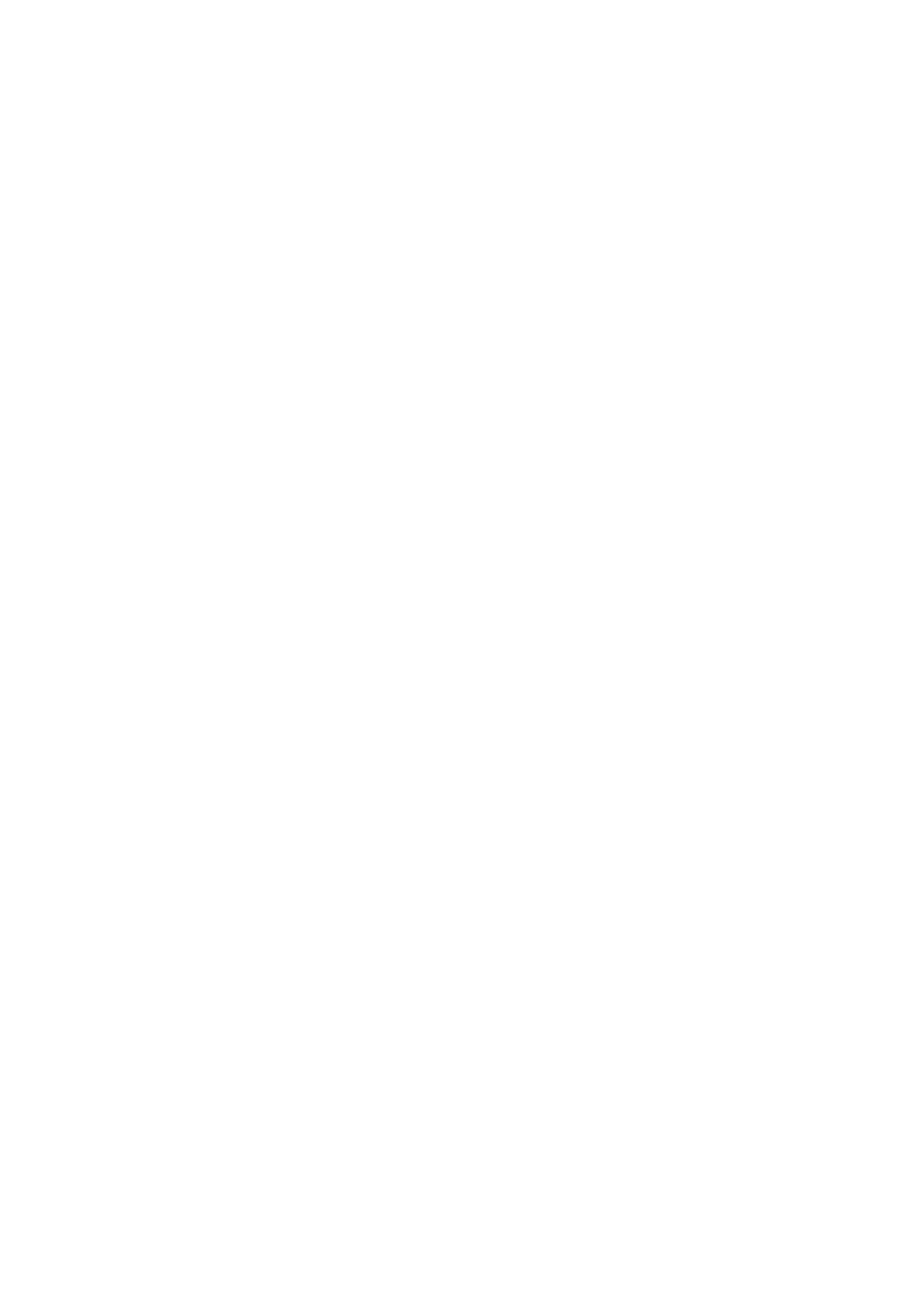## **У предмету Кривошеј против Србије**,

Европски суд за људска права (Друго одељење), на седници већа у саставу:

Françoise Tulkens, *председник,*  Ireneu Cabral Barreto, Vladimiro Zagrebelsky, Danutė Jočienė, Dragoljub Popović, András Sajó, Nona Tsotsoria, *судије,* и Françoise Elens-Passos, *заменик секретара Одељења*,

После разматрања на затвореној седници 23. марта 2010. године,

Изриче следећу пресуду, која је донета тог дана:

# **ПОСТУПАК**

1. Предмет је формиран на основу представке (бр. 42559/08) против Србије, коју је Суду према члану 34. Конвенције за заштиту људских права и основних слобода (у даљем тексту: "Конвенција") поднела држављанка Србије руског порекла, гђа Ана Кривошеј (у даљем тексту: "Подноситељка представке"), 4. августа 2008. године.

2. Подноситељку представке је заступала гђа А. Стојановић, адвокат из Ниша. Владу Србије (у даљем тексту: "Влада") заступао је њен заступник, г. С. Царић.

3. Председник Већа је представци дао приоритет у складу са правилом 41 Пословника Суда.

4. Подноситељка представке се жалила на неизвршење правоснажног решења о одржавању контакта у хитној ствари у вези са дететом.

5. Суд је 20. марта 2009. године одлучио да Владу обавести о представци. Примењујући члан 29. став 3. Конвенције, такође, је одлучио да допуштеност и основаност представке разматра истовремено.

# **ЧИЊЕНИЦЕ**

## I. ОКОЛНОСТИ ПРЕДМЕТА

6. Подноситељка представке је рођена 1969. године и живи у Нишу, Србија.

7. Чињенице предмета, како су их странке доставиле, могу се сумирати како следи.

## **А. Увод**

8. Подноситељка представке се 23. маја 1993. године удала за Н. Ц., а 1. фебруара 1994. године рођен је њихов син О. Ц.

9. Неко време после тога почели су брачни проблеми подноситељке представке и Н. Ц.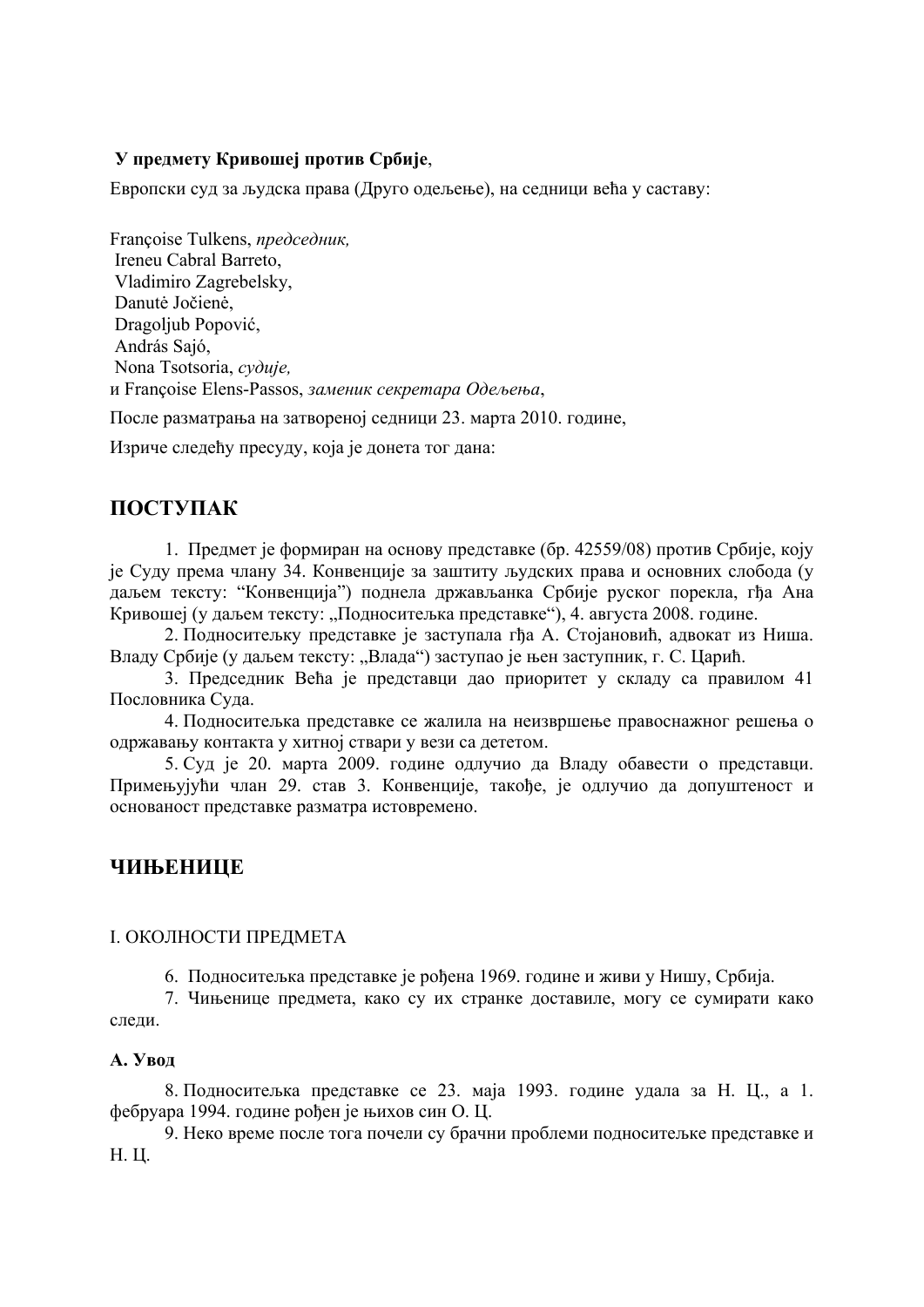10. У августу 1999. године подноситељка представке се иселила, али је О. Ц. oчигледно остао код Н. Ц.

### **Б. Парнични поступак**

11. Подноситељка представке је 2000. године поднела тужбу Општинском суду у Нишу, тражећи развод брака, старатељство над О. Ц. и допринос за његово издржавање.

12. Општински суд је 7. октобра 2002. године: (i) развео брак; (ii) старатељство над О. Ц. доделио Н. Ц.; (iii) наложио подноситељки представке да за дете плаћа месечно издржавање; и (iv) и донео одлуку да подноситељка представке може да проведе са О. Ц. сваки први и трећи викенд сваког месеца, као и део његовог зимског, односно летњег распуста. Ова пресуда је постала правоснажна 18. новембра 2002. године.

## **В. Судски извршни поступак и поступак пред Центром за социјални рад**

13. Пошто јој је одбијено право да виђа О. Ц., подноситељка представке је 5. фебруара 2003. године поднела предлог за извршење Општинском суду.

14. Општински суд је 10. фебруара 2003. године донео решење о извршењу.

15. Општински суд је 30. јула 2003. године казнио Н. Ц. у износу од 5.000 српских динара (RSD) због непоступања по решењу.

16. Центар за социјални рад из Ниша је 21. маја 2003. године изменио права подноситељке представке, одредивши јој виђање О. Ц. сваке суботе између 9.00 и 14.00 часова. Он је, међутим, истовремено одредио за Н. Ц. надзор над вршењем родитељског права зато што је одбио да поштује права подноситељке представке да одржава контакт са дететом.

17. Ово решење је потврђено 28. августа 2003. године по жалби.

18. Општински суд је 17. новембра 2003. године укинуо своја решења од 10. фебруара 2003. године и 30. јула 2003. године.

19. Центар за социјални рад је 5. априла 2004. године обавестио Општински суд о својој одлуци донетој 21. маја 2003. године и приметио да је, и поред великог интересовања, подноситељка представке могла да само на кратко види дете у просторијама Центра.

20. Општински суд је 16. априла 2004. године наложио извршење пресуде донете 7. октобра 2002. године, која је измењена решењем Центра за социјални рад од 21. маја 2003. године. Тиме је утврдио да ће, ако не буде поштовао права подноситељке представке да одржава контакт са дететом Н. Ц. бити новчано кажњен у износу од 5.000 динара и да се, коначно може позвати и на само принудно извршење.

21. Општински суд је 28. октобра 2004. године потврдио решење од 16. априла 2004. године.

22. Након кратког појављивања Н. Ц. пред Општинским судом 23. септембра 2005. године и 5. октобра 2006. године, суд је неодређеног датума обавестио подноситељку представке да списи њеног предмета не могу да се нађу.

23. Подноситељка представке је стога 13. марта 2008. године затражила реконструкцију списа предмета, а Општински суд је 5. јуна 2008. године прихватио овај захтев.

24. Општински суд је, међутим, 2. октобра 2008. године ставио ван санге своје решење, приметивши да је спис предмета у међувремену пронађен. Суд је истовремено наложио извршење раније одређене новчане казне и навео да ће се одредити нова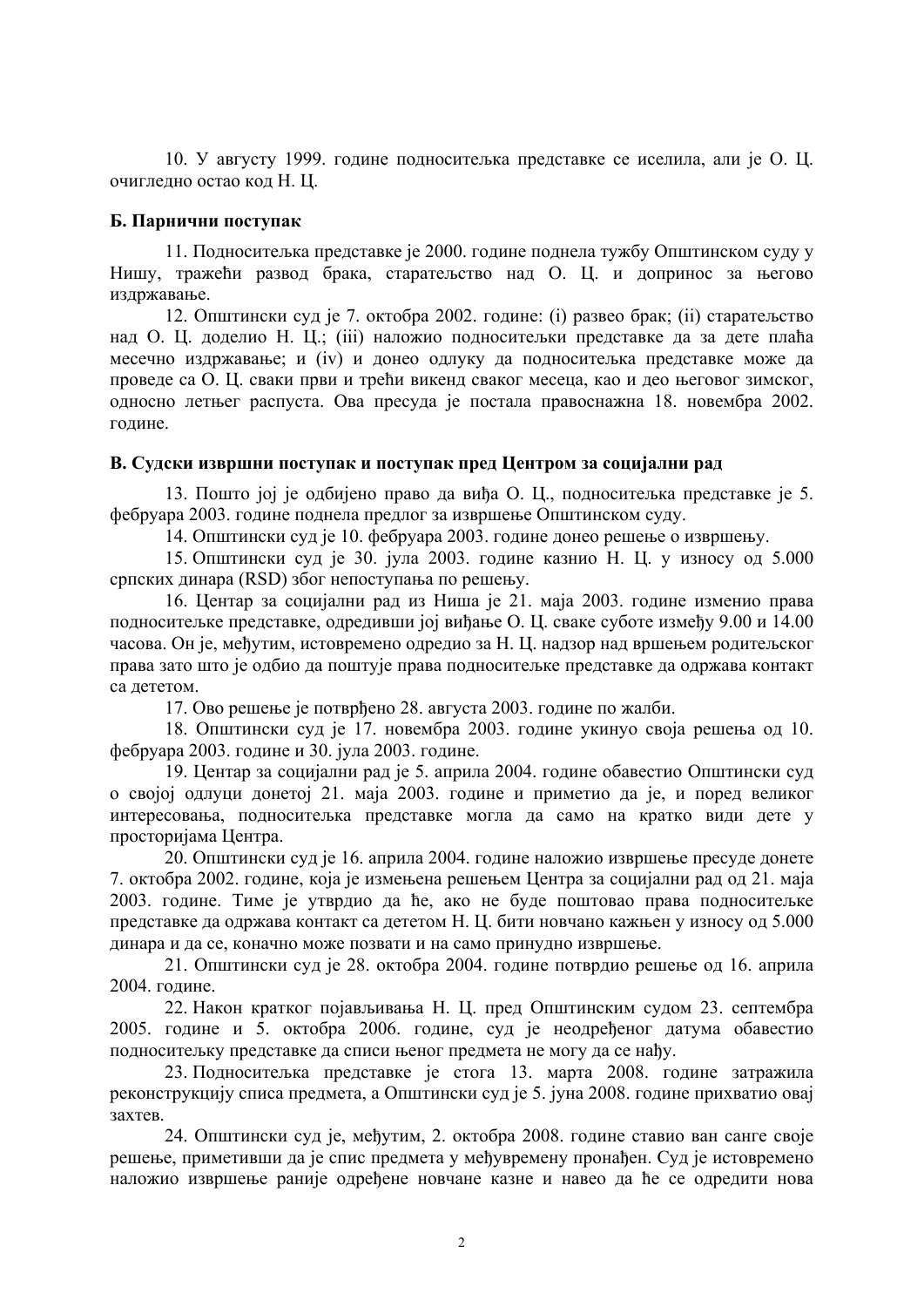новчана казна у износу од 10.000 динара ако Н. Ц. не поступи по решењу од 16. априла 2004. године у додатном року од три дана. Суд је на крају навео да ће се ако поновљене новчане казне не обезбеде поштовање решења, права подноситељке представке да виђа дете извршити принудно.

25. Центар за социјални рад је 2. децембра 2008. године обавестио Општински суд да подноситељка представке није видела О. Ц. од септембра 2007. године, када су се Н. Ц. и О. Ц. из Ниша одселили за Београд и да подноситељку представке нису обавестили о новој адреси.

26. Полиција је 30. априла 2009. године обавестила Општински суд да је Н. Ц. пријавио пребивалиште у Београду, а 5. јуна 2009. године она је суду доставила његову нову адресу.

27. Спис предмета подноситељке представке је 4. јуна 2009. године прослеђен Четвртом општинском суду у Београду.

28. Четврти општински суд је 30. јула 2009. године потврдио да се Н. Ц. није доселио на предметну адресу.

29. Н. Ц. је 1. октобра 2009. године обавестио Четврти општински суд о својој тренутној адреси у Београду.

30. Четврти општински суд је истог дана наложио да се решење од 2. октобра 2008. године уручи Н. Ц. и изврши.

31. Током поступка подноситељка представке се више пута жалила на неспособност домаћих судова да на ефикасан начин остваре њено право на контакт са дететом.

### **Г. Остале релевантне чињенице**

32. Општински суд у Нишу је 25. јула 2007. године дао отказ свом судском извршитељу задуженом за предмет подноситељке представке и 20. маја 2008. године открио да се спис предмета подноситељке представке налази испод његовог радног стола.

## II. РЕЛЕВАНТНО ДОМАЋЕ ПРАВО

### **А. Закон о извршном поступку**

33. Члан 209. Закона о извршном поступку из 2000. године, објављен у "Службеном листу Савезне Републике Југославије" – Сл. лист СРЈ - бр. 28/00, 73/00 и 71/01), иако посебно наглашава најбоље интересе детета, наводи постојање почетног рока од три дана да се решење о старатељству за дете и/или право на контакт са дететом добровољно испоштује. После тога се, међутим, одређују новчане казне и најзад, ако је неопходно, дете се одводи присилно, у сарадњи са Центром за социјални рад.

34. Закон о извршном поступку из 2004. године, објављен у "Службеном гласнику Републике Србије" – Сл. гласник РС - број 125/04) ступио је на снагу у фебруару 2005. године, заменивши Закон о извршном поступку из 2000. године. У складу са чланом 304. овог Закона, међутим, сви извршни поступци започети пре 23. фебруара 2005. године се окончавају сходно Закону о извршном поступку из 2000. године.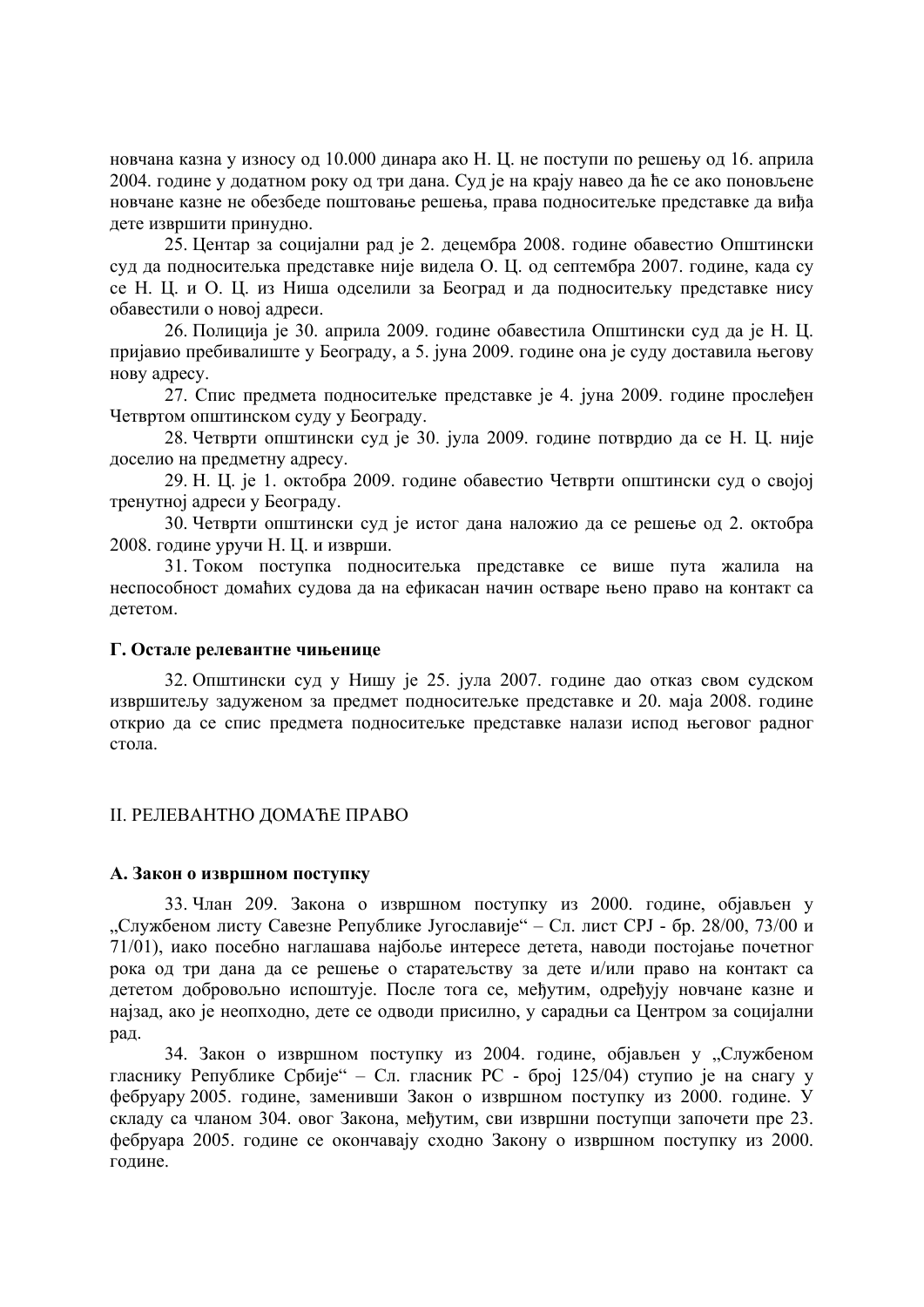#### **Б. Остали релевантни закони**

35. Остале релевантне одредбе су утврђене у предмету *Винчић и други подносиоци представки против Србије* (бр. 44698/06, 44700/06, 44722/06, 44725/06, 49388/06, 50034/06, 694/07, 757/07, 758/07, 3326/07, 3330/07, 5062/07, 8130/07, 9143/07, 9262/07, 9986/07, 11197/07, 11711/07, 13995/07, 14022/07, 20378/07, 20379/07, 20380/07, 20515/07, 23971/07, 50608/07, 50617/07, 4022/08, 4021/08, 29758/07 и 45249/07, ст. 24- 35., 1. децембар 2009. године).

## **ПРАВО**

### I. НАВОДНА ПОВРЕДА ЧЛАНОВА 6 И 8. КОНВЕНЦИЈЕ

36. Подноситељка представке се жалила на неизвршење правоснажног решења о виђању са дететом донетог 7. октобра 2002. године, које је измењено 21. маја 2003. године.

37. Будући да је право Суда да правно квалификује чињенице сваког предмета, Суд је сматрао да би се горе наведена притужба требало разматрити према чл. 6. став 1. и 8. Конвенције (види *Akdeniz против Турске*, број 25165/94, став 88., 31. мај 2005. године, и *Фелбаб против Србије*, број 14011/07, 14. април 2009. године).

38. Рeлевантне одредбе наведеног Закoна гласе какао следи:

#### **Члан 6. став 1.**

"Приликом одређивања његових [или њених] грађанских права и обавеза ... свако има право на правично ... суђење у разумном року пред ... непристрасним судом ..."

#### **Члан 8.**

"1. Свако има право на поштовање његовог [или њеног] приватног и породичног живота ,..

2. јавни орган се не меша у примену овог права сем ако је то у складу са законом и ако је неопходно у демократском друштву ... ради заштите здравља или морала, или ради заштите права и слобода других лица."

### **А. Допуштеност**

39. Влада је Суд позвала да одбаци представку у вези са неисцрпљењем домаћих правних средстава. Она је посебно изнела да је подноситељка представке пропустила да уложи жалбу Уставном суду према члану 170. новог Устава Србије.

40. Подноситељка представке је навела да се она повиновала захтеву за исцрпљивањем унутрашњих правних средстава.

41. Суд је већ утврдио да предметну уставну жалбу треба у начелу сматрати делотворном у смислу значења члана 35. став 1. Конвенције у вези са свим представкама поднетим почев од 7. августа 2008. године (види *Винчић и други против Србије*, цитиран у претходном тексту, став 51.). Пошто је представка у предметном случају поднета пре тог датума, 4. августа 2008. године, и с обзиром да не налази ниједан разлог да одступи од свог закључка у предмету *Винчић*, Суд сматра да се примедба Владе мора одбити.

42. Суд даље примећује да притужба подноситељке представке, разматрана према чл. 6 и 8. Конвенције, није очигледно неоснована у смислу значења члана 35.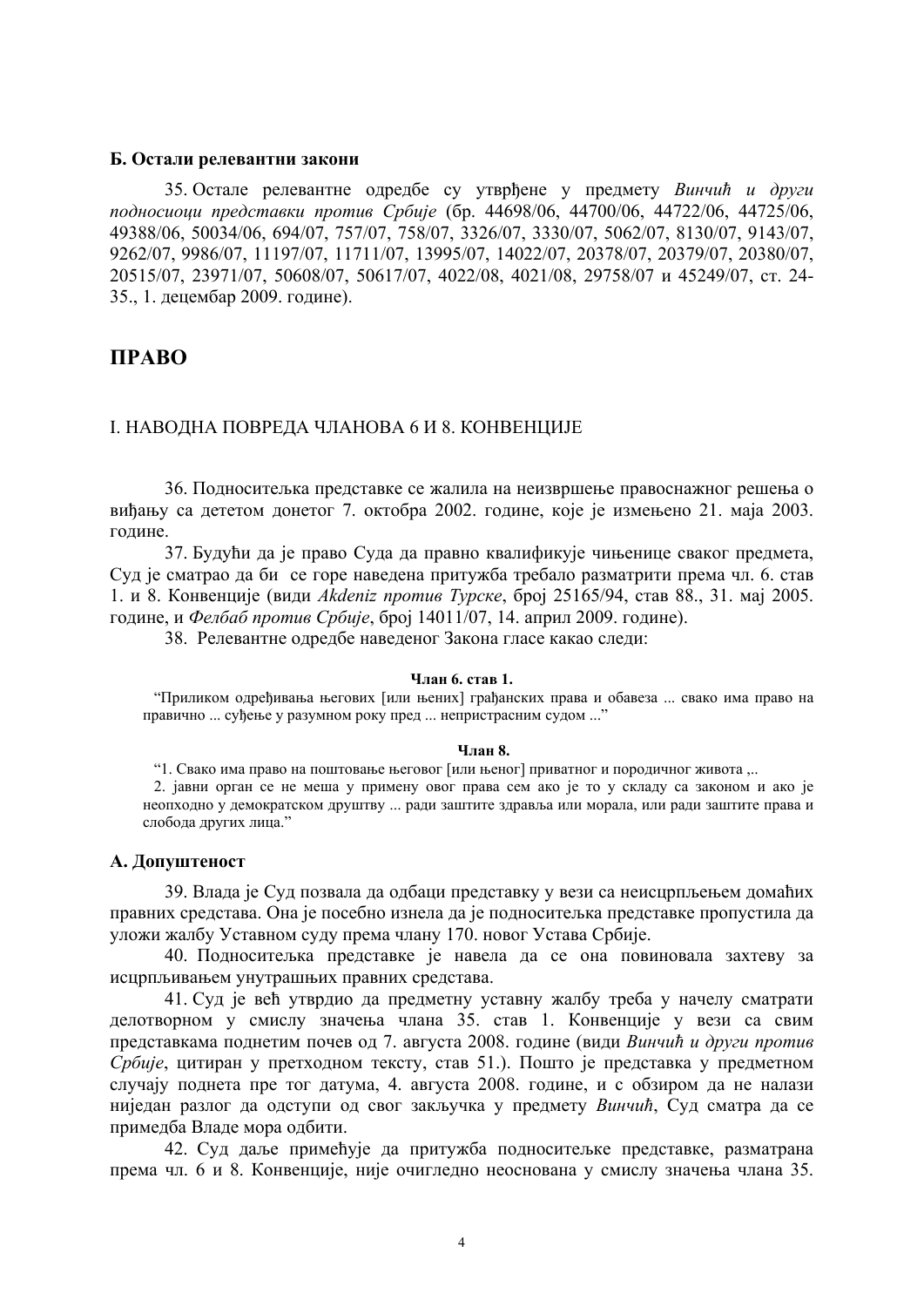став 3. Конвенције. Он, такође, примећује да није ни недопуштена ни по једном другом основу. Због тога се мора прогласити допуштеном.

## **Б. Основаност**

## *1. У вези са притужбом подноситељке представке разматране према члану 6. став 1. Конвенције*

43. Влада је изнела да није било повреде члана 6. става 1. Конвенције. Спорно кашњење се делимично приписује судском извршитељу који је на крају кажњен због лошег рада, а Центар за социјални рад је учинио све да се предметна правоснажна пресуда изврши. Најзад, Влада је нагласила да подноситељка представке није била лишена у потпуности виђања са дететом и истакла да је нова адреса њеног бившег супруга утврђена тек у октобру 2009. године.

44. Подноситељка представке је поново потврдила своју притужбу.

45. Суд подсећа да се према установљеној судској пракси у смислу члана 6. става 1. Конвенције, *inter alia,* штити спровођење правоснажних, обавезујућих судских одлука, које, у државама које прихватају владавину права не могу да остану неизвршене на штету једне стране. Сходно томе, извршење судске одлуке се не може спречити, обеснажити или непрописно задржавати (види, међу многим другим ауторитетима, *Фелбаб против Србије*, цитирана у горњем тексту, став 61.).

46. Даље, Суд примећује да је, без обзира да ли се извршење спроводи против приватног или државног субјекта, на држави да предузме све неопходне кораке ради извршења правоснажне судске одлуке као и да, тиме, обезбеди делотворно учешће њеног целокупног апарата, а ако то не учини неће бити испуњени захтеви садржани у члану 6. став 1. (види, *mutatis mutandis*, у контексту старатељства за дете, *Pini и други против Румуније*, бр. 78028/01 и 78030/01, ст. 174-189., ЕЦХР 2004-V, и *Фелбаб против Србије*, цитирана у претходном тексту, став 62.).

47. Ако се вратимо на предметни случај, Суд прво примећује да је налог о одржавању контакта са дететом из правоснажне пресуде од 7. октобра 2002. године, који је измењен 21. маја 2003. године, остао неизвршен до данас. Друго, пошто су донели решења о извршењу, домаћи судови су имали обавезу да поступају по службеној дужности. Треће, Србија је ратификовала Конвенцију 3. марта 2004. године, што значи да је поступак о коме је реч био у надлежности Суда *ratione temporis* у периоду од скоро пет година. Четврто, у овом периоду, домаћи судови су новчано казнили Н. Ц. само једном, а да та новчана казна није никада наплаћена, изгубили су спис предмета, и што је најгоре, нису предузели никакве значајне кораке у периоду између 28. октобра 2004. године и 2. октобра 2008. године. Пето, судски извршилац о коме је реч је радио у Општинском суду у Нишу, па се његов лош рад због тога приписује Туженој држави без обзира што му је радни однос касније престао. Шесто, органима Србије је било потребно више од две године да утврде нову адресу Н. Ц. у Београду, а подноситељка представке очигледно није имала никакав контакт са дететом од септембра 2007. године. Најзад, примећено је да је током поступка подноситељка представке учинила све што је у њеној моћи да се налог из правоснажне пресуде о контакту са дететом изврши, док домаћи органи нису употребили ниједну принудну меру упркос јасном ставу друге стране да не жели да сарађује, укључујући и очигледан покушај Н. Ц. да прикрије своје ново пребивалиште у периоду од септембра 2007. године до октобра 2009. године. Без обзира на осетљивост спорног поступка, као и чињеницу да је подноситељка представке могла повремено да виђа дете пре септембра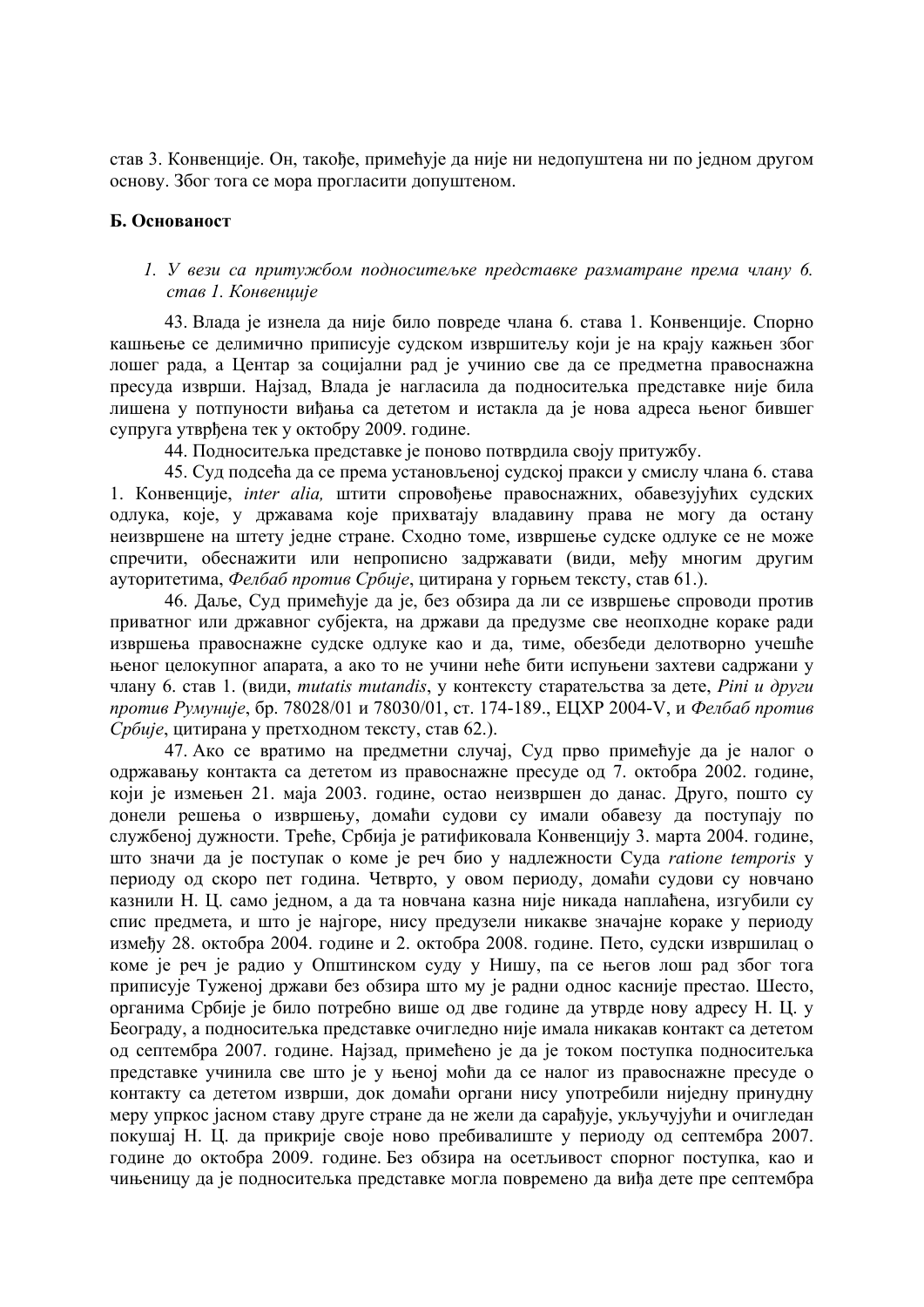2007. године, Суд закључује да органи Србије нису поступали марљиво нити предузели довољно корака да се налог из правоснажне пресуде од 7. октобра 2002. године, који је измењен 21. маја 2003. године, спроведе. Према томе, дошло је до повреде члана 6. став 1. Конвенције.

- *2. У вези са притужбом подноситељке представке разматране према члану 8. Конвенције* 
	- 48. Влада се ослонила на аргументе изнете у ставу 43. у претходном тексту.
	- 49. Подноситељка представке је поново потврдила своју притужбу.

50. Суд примећује да међусобни контакт родитеља и детета представља основни елемент "породичног живота" у оквиру значења члана 8. Конвенције (види, међу многим другим ауторитетима, *Monory против Румуније и Мађарске*, број 71099/01, став 70., 5. април 2005. године).

51. Члан 8. даље садржи право родитеља да се предузму мере ради њиховог поновног спајања са децом и обавезу националних органа да олакшају та поновна спајања (види, међу другим ауторитетима, *Ignaccolo-Zenide против Румуније*, број 31679/96, став 94., ЕЦХР 2000-I; *Nuutinen против Финске*, број 32842/96, став 127., ЕЦХР 2000-VIII; *Iglesias Gil и A.U.I. против Шпаније*, број 56673/00, став 49., ЕЦХР 2003-V).

52. Оно што је одлучујуће је, према томе, да ли су национални органи предузели све неопходне мере да олакшају извршење судског налога у вези са дететом како се може оправдано тражити у посебним околностима сваког предмета (види, *mutatis mutandis*, *Hokkanen против Финске*, цитиран у претходном тексту, став 58.; *Ignaccolo-Zenide*, цитиран у претходном тексту, став 96.; *Nuutinen против Финске*, цитиран у претходном тексту, став 128.; *Sylvester против Аустрије*, бр. 36812/97 и 40104/98, став 59., 24. април 2003. године). У овом контексту, да ли је нека мера одговарајућа, цени се на основу брзине њеног спровођења, пошто протек времена може имати непоправљиве последице за односе између детета и родитеља са којим дете не живи (види *Ignaccolo-Zenide*, цитиран у претходном тексту, став 102.).

53. Суд коначно подсећа да, иако мере принуде нису пожељне у овој осетљивој области, употреба казни се не сме искључивати у случају незаконитог понашања родитеља са којим деца живе (види *Iganaccolo-Zenidе,* цитиран у претходном тексту, став 106.).

54. Ако се вратимо на питање о коме је реч, с обзиром на горе наведену судску праксу, посебне чињенице предмета подноситељке представке, и поднеске самих странака који су већ разматрани према члану 6. (види став 47. у претходном тексту), Суд сматра да органи Србије нису учинили све што је у њиховој моћи, а што се од њих могло разумно очекивати. Посебно, иако је подноситељка представке имала повремене контакте са дететом до септембра 2007. године, а после тога изгледа да није ниједном видела дете, њено право на контакт са дететом, како је предвиђено налогом из правоснажне пресуде од 7. октобра 2002. године и измењено 21. маја 2003. године, није никада на прописан начин извршено. Законити интерес подноситељке представке да развија и одржава везу са својим дететом и његов дугорочни интерес у истом смислу стога нису никада ваљано разматрани (види, *mutatis mutandis*, *Görgülü против Немачке*, број 74969/01, став 46., 26. фебруар 2004. године). Сходно томе, Суд закључује да је подноситељка претрпела посебно кршење права на поштовање породичног живота зајамчено чланом 8. (види, *mutatis mutandis*, *McMichael против Уједињеног*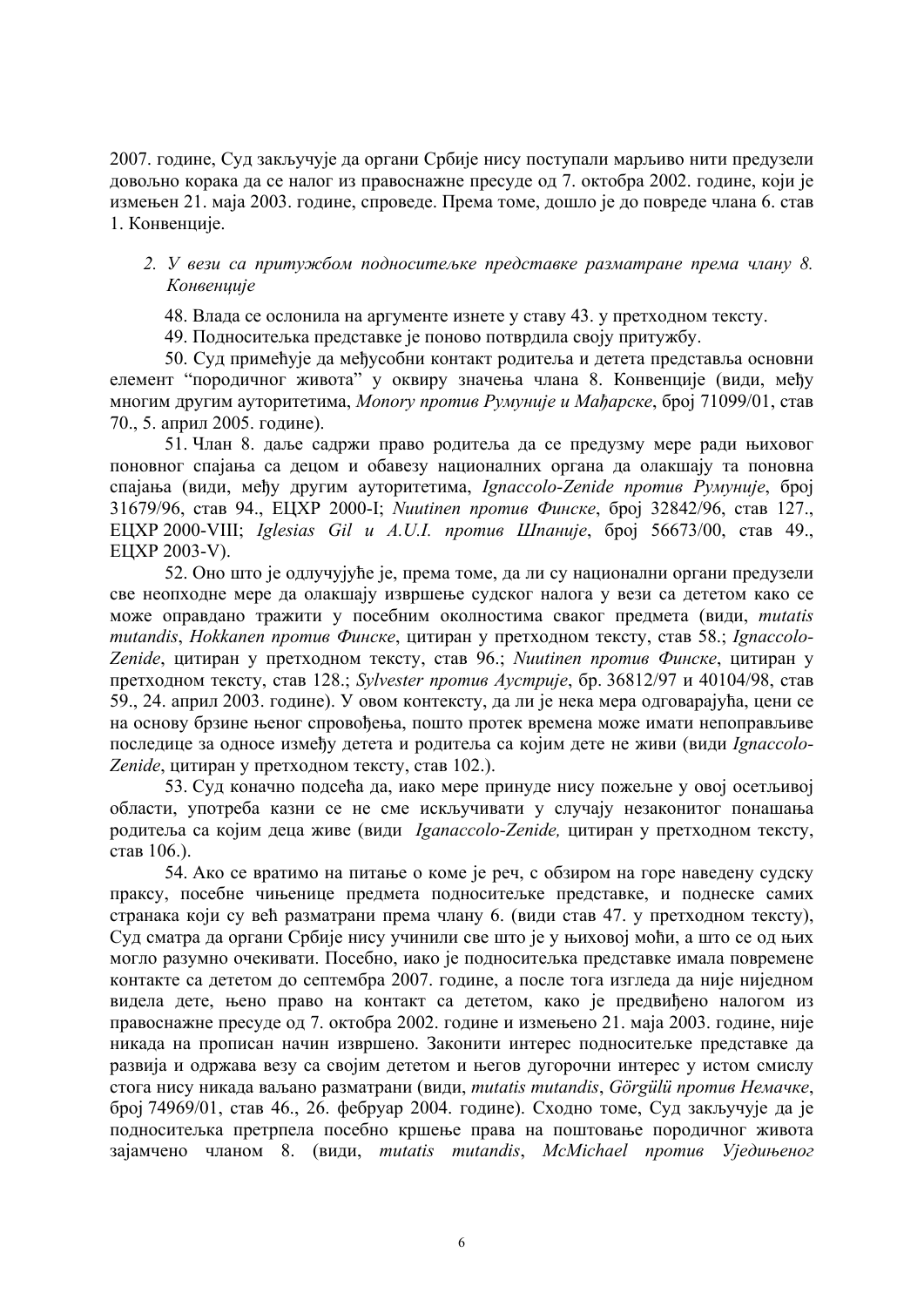*Краљевства*, пресуда од 24. фебруара 1995. године, серија A број 307-Б, став 91.; види, такође, *Фелбаб против Србије*, број 14011/07, став 69., 14. април 2009. године).

### II. НАВОДНА ПОВРЕДА ЧЛАНА 13. КОНВЕНЦИЈЕ

55. Подноситељка представке се жалила према члану 13. Конвенције да није имала на располагању домаће делотворно правно средство како би обезбедила своја права на контакт са дететом.

56. Влада је оспорила ову тврдњу.

57. С обзиром на његов став у вези са члановима 6 и 8. Конвенције, Суд ову притужбу проглашава допуштеном, али сматра да није неопходно да се посебно разматра да ли је, у овом случају, дошло до повреде члана 13. (види, *mutatis mutandis*, *Илић против Србије*, број 30132/04, ст. 96 и 106., 9. октобар 2007. године).

### III. НАВОДНА ПОВРЕДА ЧЛАНА 14. КОНВЕНЦИЈЕ

58. Најзад, према члану 14. Конвенције, подноситељка представке се жалила што су је органи Србије дискриминисали на основу њеног руског порекла и немаштине.

59. Влада је оспорила поднеске подноситељке представке.

60. У вези са чињеницама предметног случаја, Суд сматра да доступни докази нису довољни како би закључио да је подноситељка представке заиста била дискриминисана према било ком основу забрањеном чланом 14. Произлази да је ова притужба очигледно неоснована и да се мора одбацити у складу са чланом 35. ст. 3 и 4. Конвенције.

## IV. ПРИМЕНА ЧЛАНА 41. КОНВЕНЦИЈЕ

61. Члан 41 Конвенције предвиђа:

"Када Суд утврди прекршај Конвенције или протокола уз њу, а унутрашње право Високе стране уговорнице у питању омогућава само делимичну одштету, Суд ће, ако је то потребно, пружити правично задовољење оштећеној странци."

### **А. Штета**

62. Подноситељка представке је тражила 20.000 евра (EUR) на име нематеријалне штете.

63. Влада је оспорила овај захтев.

64. Суд не види ниједан разлог за сумњу да је подноситељка представке претрпела патњу због неизвршења њених права на виђање са дететом, па зато само утврђивање повреде не би представљало довољно правично задовољење у смислу члана 41.

65. С обзиром на горе наведено и на основу правичности, како се то тражи чланом 41., Суд додељује подноситељки представке 7.300 евра у овом делу.

66. Најзад, Суд сматра да Влада треба са посебном марљивошћу и помоћу одговарајућих средстава да обезбеди делотворно и брзо извршење правоснажног налога о контакту са дететом од 7. октобра 2002. године, који је измењен 21. маја 2003. године (види, *mutatis mutandis*, *Јевремовић против Србије*, број 3150/05, став 135., 17. јул 2007. године).